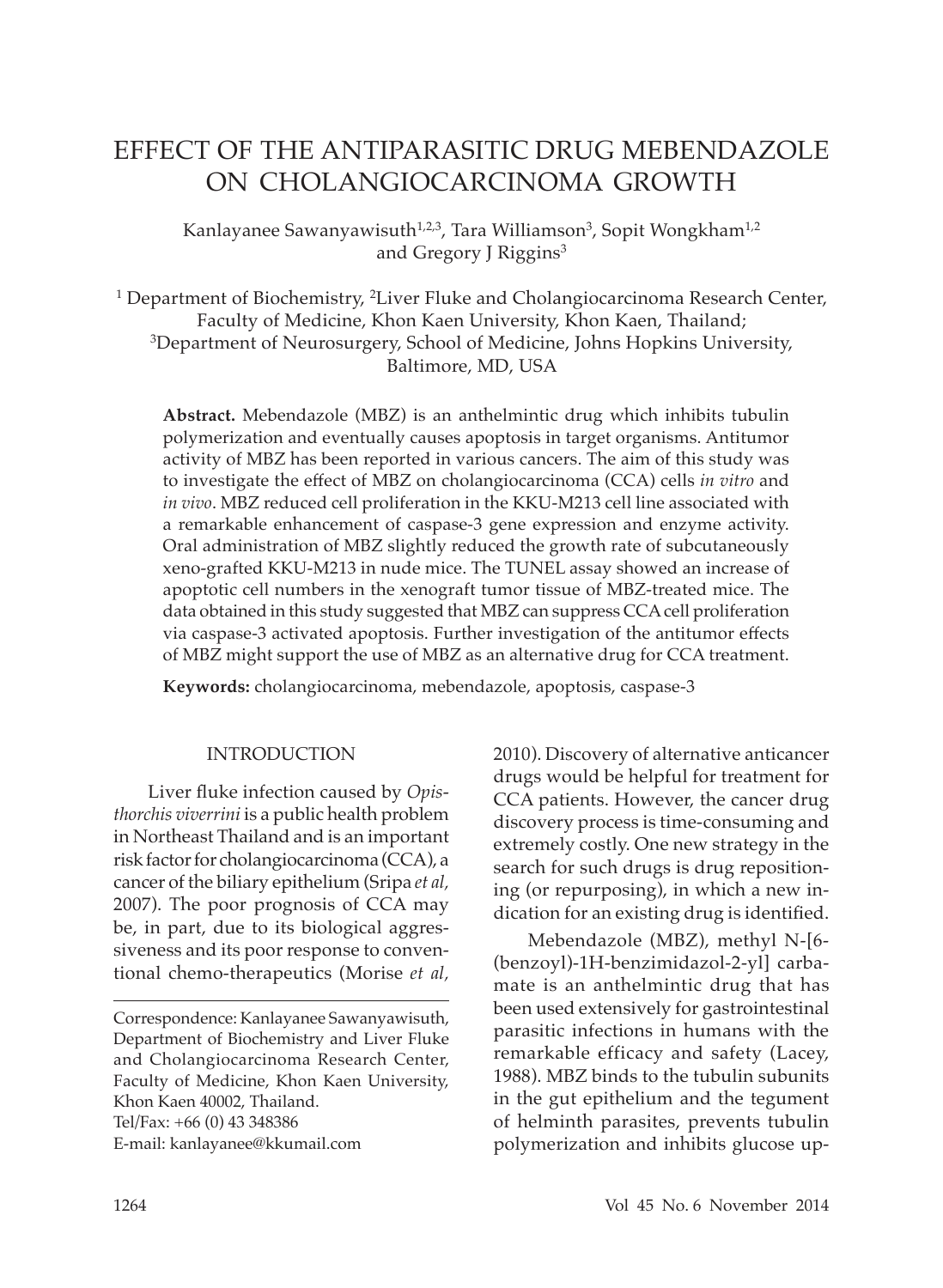take (Kohler, 2001; MacDonald *et al,* 2004). Tubulin is important in cell division and is also known as a target for several cancerchemotherapy drugs, including paclitaxel, colchicine, and vincristine (Jordan and Wilson, 2004).

Anticancer activity of MBZ has been shown in preclinical studies on adrenocortical carcinoma, lung cancer, brain cancer and melanoma (Mukhopadhyay *et al,* 2002; Sasaki *et al,* 2002; Martarelli *et al*, 2008; Bai *et al,* 2011). It is therefore interesting to explore whether MBZ exhibit anticancer activity against CCA. In this study, the effects of MBZ on CCA cell growth *in vitro* and *in vivo* in xenografted mice were examined*.* The mechanism by which MBZ suppressed proliferation of CCA cell lines was explored. Our results suggest a potential use of MBZ as an anticancer drug for CCA.

# MATERIALS AND METHODS

## **Cell culture and treatment**

KKU-M213 cells were grown in DMEM (Invitrogen, Carlsbad, CA) containing 10% fetal bovine serum and 1% penicillin*/* streptomycin under standard conditions. MBZ (Sigma-Aldrich, St Louis, MO) was dissolved in dimethylsulphoxide (DMSO) to a concentration of 100 mM and stored at -20°C as a master stock solution.

## **Cell proliferation assay**

KKU-M213 (3,000 cells) were seeded in 96-well tissue-culture plates (Becton Dickinson, San Jose, CA), allowed to attach overnight and then incubated with various concentration of MBZ for 72 hours. Cell proliferation was measured with a colorimetric assay using a Cell Counting Kit-8 (CKK-8, Dojindo Laboratories) (Kumamoto, Japan) which is a tetrazolium salt-based method. The amount of formazan produced was read at 450 nm on a PerkinElmer VICTOR3 plate reader (Doaners Grove, IL). Measurements were made in triplicate. The absorbance value indicates the number of viable cells.

# **Quantification of caspase-3 activity**

Caspase-3 activity was measured using the Caspase-Glo 3*/*7 Assay (Promega, Madision, WI) according to the manufacturer's protocol. Cells were seeded in black clear 96-well plates (Becton Dickinson), incubated overnight, and treated with MBZ for 24 hours. Then, 50 µl of Caspase-Glo 3*/*7 reagent was added to each well and the luminescent signal was measured using a PerkinElmer VIC-TOR3 plate reader. The assay was carried out in triplicate. The luminescence value indicates degree of caspase activity.

## **Apoptosis-related protein expression**

Profiles of apoptosis-related proteins were analyzed using a human apoptosis array kit (#ARY-009, R&D systems, Minneapolis, MN) according to the manufacturer's instructions. Vehicle- and MBZtreated KKU-M213 cells lysates were diluted and incubated overnight with the array membrane. The array was washed to remove unbound protein, incubated with the antibody cocktail, and then developed using streptavidin-horseradish peroxidase and chemiluminescence detection reagents. The pixel intensity was quantified using Image J software. Relative fold change of protein expression induced by MBZ treatment was compared to the vehicle control sample.

# **Apoptosis analysis by TUNEL (TdT-mediated dUTP biotin nick end-labeling) method**

Cell apoptosis in CCA tumor tissues transplanted into mice was determined using the DeadEnd™ Colorimetric TU-NEL System (Promega, Madison, WI) according to the manufacturer's protocol. In brief, paraffin-embedded tissue sections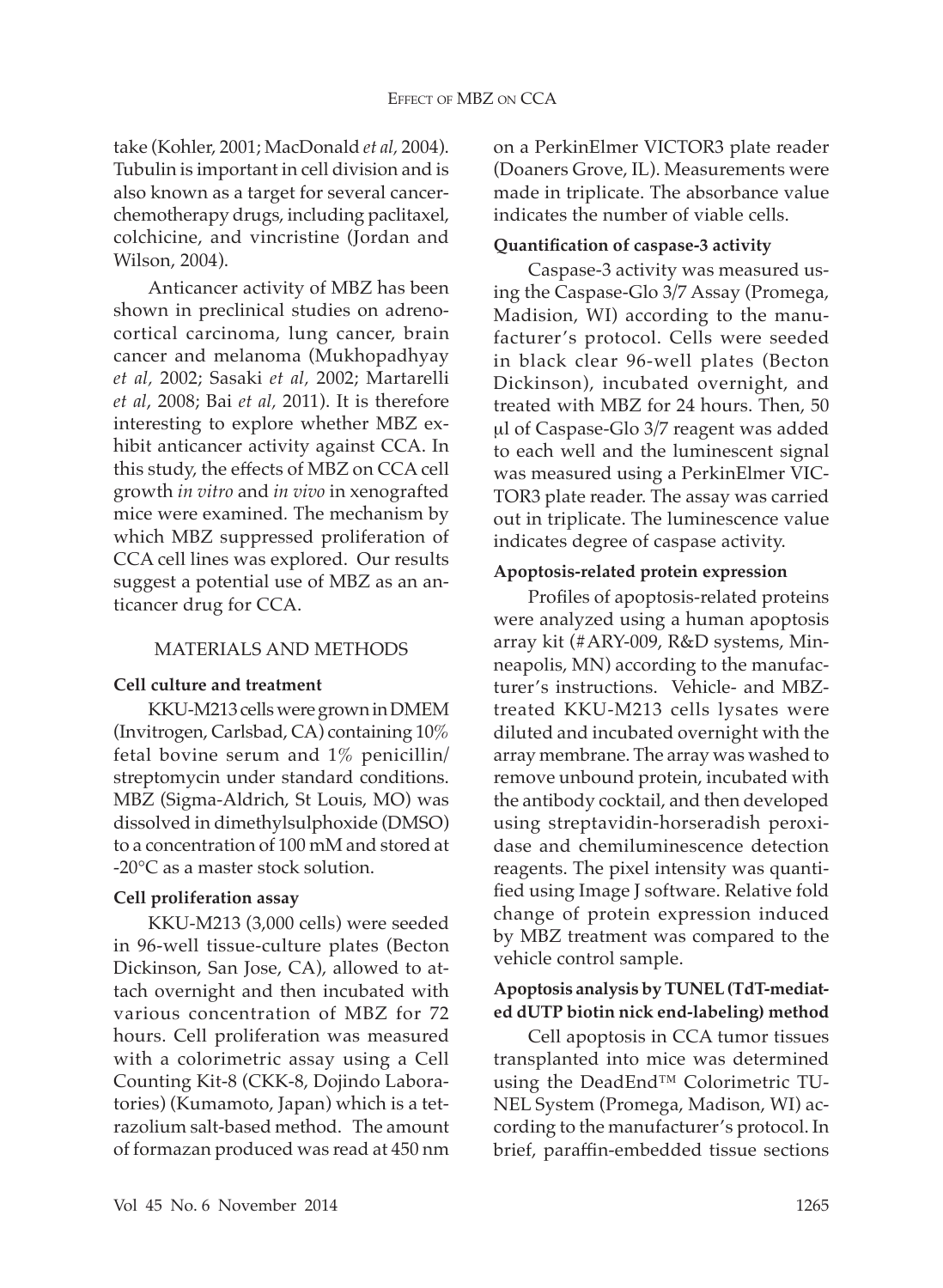(5 µm thickness) were deparaffinized in xylene, rehydrated in a descending series of ethanol concentrations and digested using proteinase K. After incubation with the equilibration buffer, samples were incubated in 50 µl of TUNEL reaction mixture for 1 hour. The labeled ends were detected after incubation in the 3,3'-diaminobenzidine (DAB) chromogen and the slides were counterstained with hematoxylin. We counted TUNEL positive cells from five randomly selected microscopic fields at 200x magnification.

#### *In vivo* **tumor growth in the xenograft model**

All the animal studies were approved by the Johns Hopkins University Animal Care and Use Committee (MO13M21). Female athymic nude mice (4-6 weeks old;  $n = 5$  in each group) were purchased from the National Cancer Institute (Frederick, MD). KKU-M213 cells (3x10<sup>6</sup>) were resuspended in 100 µl PBS and then mixed with an equal volume of growth factor–reduced Matrigel (BD Biosciences, Sandiago, CA). The mixture was subcutaneously (s.c.) injected into the right dorsal flank. At day five after implantation of the tumor cells, MBZ tablets (Aurochem Laboratories, Mumbai, India) were resuspended in phosphate-buffered saline (PBS) and mixed with 50% sesame oil (Sigma). An MBZ dose of 50 mg*/*kg*/*day was administered by oral gavage for five days with two days off, each week. Control animals were fed with PBS mixed with 50% sesame oil (Bai *et al*, 2011). Tumors were measured three times a week with calipers, and tumor volumes were calculated by the formula  $0.5$  (L $\times$ W<sup>2</sup>) where L is the length and W is the width of the tumor. At the time of death, tumors were collected from mice for further analysis.

## **Statistical analysis**

All determinations were performed

| Table 1                              |
|--------------------------------------|
| Absorbance values of the CKK-8 cell- |
| viability assay in MBZ-treated       |
| KKU-M213 cells at 72 hours.          |

| <b>MBZ</b><br>concentration<br>$(\mu M)$ | Absorbance<br>value<br>$mean \pm SD$                                                                                       | <i>v</i> -value                                             |
|------------------------------------------|----------------------------------------------------------------------------------------------------------------------------|-------------------------------------------------------------|
| 0.001<br>0.1<br>1<br>10<br>50            | $1.114 \pm 0.068$<br>$1.164 \pm 0.025$<br>$1.076 \pm 0.010$<br>$0.615 \pm 0.018$<br>$0.613 \pm 0.021$<br>$0.491 \pm 0.010$ | Reference<br>0.64<br>0.999<br>< 0.001<br>< 0.001<br>< 0.001 |

at least in triplicate. The results are presented as a mean value ± standard deviation (SD). Differences of mean values of all groups were compared using one-way ANOVA. A  $p \le 0.05$  was considered a significant result. If statistical significance was inferred from one-way ANOVA, all pair-wise differences were calculated using the Scheffe method. Stata version 10.1 (College Station, TX) was used to perform the statistical analyses.

## RESULTS

# **MBZ suppresses** *in vitro* **proliferation of KKU-M213 cells**

Proliferation of KKU-M213 cells was analyzed using the CKK-8 assay. Cells were treated with various concentrations of MBZ (1 nM - 50 µM in DMSO) for 72 hours. DMSO-treated cells were used as a vehicle control. MBZ concentrations more than 1 µM significantly suppressed the growth of KKU-M213 cells  $(p < 0.001$ , Table 1) but the response was not strictly dose-dependent.

# **MBZ induces caspase-3 activation in KKU-M213 cells**

To determine whether the decrease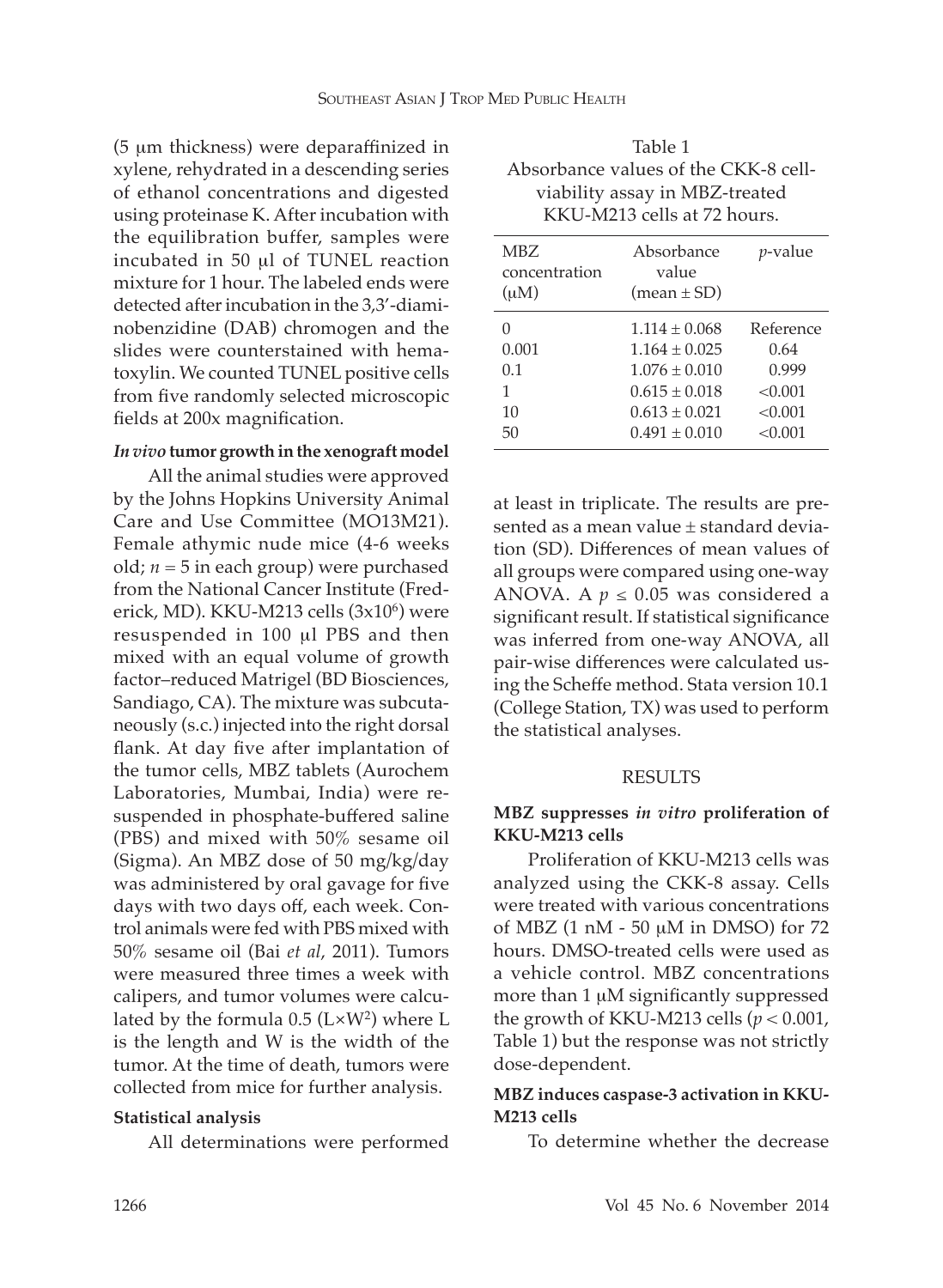

Fig 1–Relative fold-changes in expression of apoptosis-related proteins in KKU-M213 cells. Lysates of KKU-M213 cells were treated with DMSO as a vehicle control, or with 0.5 µM MBZ for 24 hours. These were subjected to apoptosis arrays.

Table 2 Caspase-3 activity in MBZ-treated KKU-M213 cells at 24 and 48 hours.

|                           | Caspase-3 activity (mean±SD) |            |                 |                 |
|---------------------------|------------------------------|------------|-----------------|-----------------|
| MBZ concentration<br>(uM) | At 24 hr                     | $p$ -value | At 48 hr        | <i>p</i> -value |
|                           | $770 \pm 68$                 | Reference  | $1,638 \pm 44$  | Reference       |
| 0.5                       | $1,397 \pm 95$               | 0.009      | $3,217 \pm 418$ | 0.025           |
|                           | $1,705 \pm 251$              | 0.001      | $4,079 \pm 769$ | 0.003           |

of cell viability after MBZ treatment was due to the activation of apoptotic process, the activity of the executioner, caspase-3, was measured. KKU-M213 cells were treated with 0.5 and 1 µM MBZ for 24 and 48 hours. Table 2 demonstrates that MBZ treatment induced a significant increase in caspase-3 activity in a dose- and timedependent manner.

The effect of MBZ on expression of apoptosis-related proteins was further determined using an apoptosis array screen kit. The results showed that KKU-M213 cells treated with 0.5  $\mu$ M MBZ for 24 hours did not show remarkable changes of most apoptosis-related proteins compared to the vehicle control (expressed as relative fold-change). The most substantial change, however, was the increase in the expression of cleaved caspase-3 (2.05-fold) and the concomitant decrease in the expression of procaspase-3 (Fig 1).

# **Effect of MBZ on CCA tumor growth in athymic nude mice**

The effect of MBZ on *in vivo* tumor growth was examined using a xenograft nude mouse model with subcutaneously implanted KKU-M213 cells. From day 29 post-implantation, tumors of MBZ-treated mice began to grow slower than those in the control group. This suppression of growth rate continued until the end of the experiment on day 45. Mean tumor volume of MBZ-treated mice was  $977.83 \pm$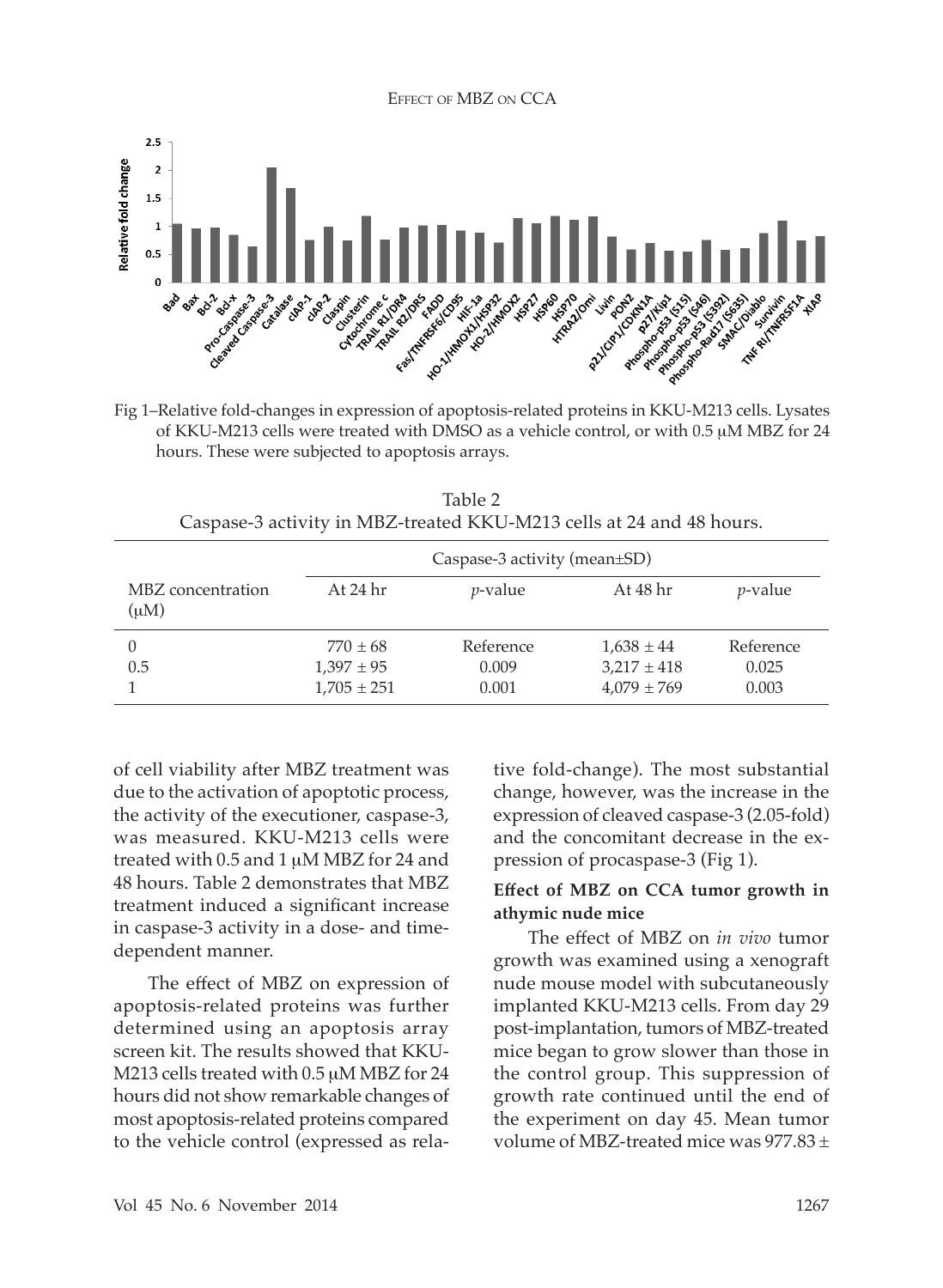

Fig 2–Effect of MBZ on CCA tumor growth *in vivo*. (A) KKU-M213 CCA cells were implanted in athymic nude mice. MBZ was given orally beginning 5 days after tumor implantation at a daily dose of 50 mg*/*kg for 5 days, with 2 days off, each week. Tumor volume was measured 2-3 times a week during the course of treatment. (B) Representative tumor sections from mice were analyzed using TUNEL assay for apoptotic cell death. The number of TUNEL positive cells (indicated arrows) in tumors was counted from five random microscopic fields. Magnification, x200.

362.81 mm3 , which was smaller than that of the control mice  $(2,003.00 \pm 1,038.60)$ mm<sup>3</sup>,  $p = 0.22$ , Fig 2A).

Then, xenograft tumor sections were analyzed using the TUNEL assay to determine proportions of apoptotic cells. Tumor tissues from mice treated with MBZ displayed 1.63-fold more positively stained apoptotic cells, than did those from the control mice  $(p = 0.24)$ . Fig 2B).

#### DISCUSSION

MBZ, a broad-spectrum antiparasitic drug with a well-understood record of side effects and safety (Lacey, 1988; Sajid *et al,* 2006; Vuitton, 2009), is a microtubuledisrupting agent and shows antitumor activity in preclinical models (Mukhopadhyay *et al,*  2002; Sasaki *et al,* 2002; Martarelli *et al,* 2008; Bai *et al,* 2011; Doudican *et al,* 2013). Our work is to examine the antitumor effects of MBZ in CCA. We demonstrated here that MBZ inhibited the proliferation of KKU-M213 cells *in vitro* and significantly induced caspase-3 enzyme activity. Caspase-3 is the crucial executioner caspase, cleaving critical cellular substrates that induce the morphological and biochemical features of

apoptosis. Thus, activation of this death protease can indicate the apoptosis event in MBZ-treated cells. MBZ inhibited the growth of CCA cells in a dose-independent manner, suggesting that MBZ may have other molecular targets besides tubulin. At least, our preliminary findings reported here are consistent with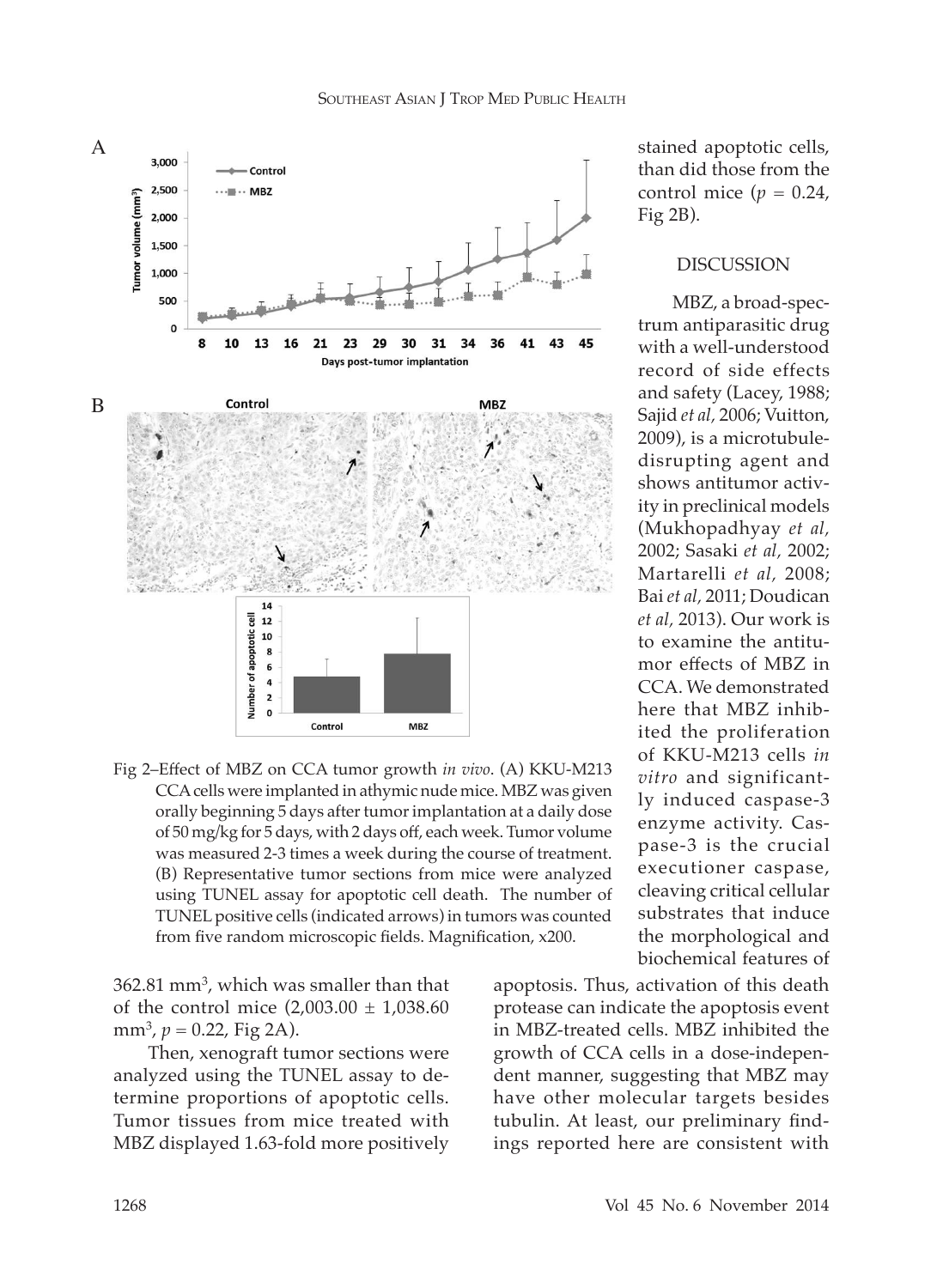other studies on lung cancer, melanoma and adrenocortical carcinoma (Sasaki *et al,* 2002; Doudican *et al,* 2008; Martarelli *et al,* 2008). This indicated that MBZ can induce caspase-3-dependent apoptosis in several cancers including CCA. Since the response of CCA cells to MBZ might be variable, evaluation of anti-CCA effects of MBZ must be tested using more cell lines of various phenotypes.

We have shown here in a subcutaneous CCA xenograft model that MBZ slightly slowed the tumor growth rate in association with a slight increase of the number of apoptotic cells. These minor anti-proliferative effects are probably due to the inability of MBZ to overcome the rapid tumor mass formation of KKU-M213 cells in nude mice, since we administered the drug on day five after implantation. In agreement with the study on adrenocortical carcinoma, MBZ was shown to be more effective during the initial phase of the treatment, when the severity of the tumors was minimum (Martarelli *et al,* 2008). These data suggest that MBZ may be suitable for cancer treatment at the early stage when tumor masses are small. However, most CCA patients are diagnosed at an advanced stage. In order to halt the aggressively proliferating CCA cells before developing the disease, the use of MBZ as a preventive drug might be considered, since it is inexpensive and commercially available, well tolerated and safe. Further assessment of the molecular mechanism and chemopreventive effect of MBZ in the animal model of CCA carcinogenesis is a prerequisite before embarking on human studies.

In summary, our results reported here provide the evidence for the first time that MBZ reduces CCA cell proliferation with marked increase of caspase-3-dependent apoptosis. Activation of this major executioner caspase suggests that it is one of the pathways by which MBZ induces cell death in CCA. Additional investigation of antitumor effect of MBZ might support the use of MBZ as an alternative drug in CCA.

#### ACKNOWLEDGEMENTS

This work was supported by the Higher Education Research Promotion and National Research University Project of Thailand, Office of the Higher Education Commission, through the Health cluster (SHeP-GMS) and Khon Kaen University to SW. KS is supported by the Faculty of Medicine, Khon Kaen University, Thailand. GJR is supported by the Irving J Sherman Research Professorship in Neurosurgery and the Virginia and DK Ludwig Fund for Cancer Research. We are grateful to Dr Banchob Sripa, Faculty of Medicine, Khon Kaen University for providing CCA cell lines in this study. We would like to thank Prof Yukifumi Nawa for the critical reading of this manuscript via the Faculty of Medicine Publication Clinic, Khon Kaen University, Thailand. Conflicts of interest: None declared.

#### **REFERENCES**

- Bai RY, Staedtke V, Aprhys CM, Gallia GL, Riggins GJ. Antiparasitic mebendazole shows survival benefit in 2 preclinical models of glioblastoma multiforme. *Neuro Oncol*  2011; 13: 974-82.
- Doudican N, Rodriguez A, Osman I, Orlow SJ. Mebendazole induces apoptosis via Bcl-2 inactivation in chemoresistant melanoma cells. *Mol Cancer Res* 2008; 6: 1308-15.
- Doudican NA, Byron SA, Pollock PM, Orlow SJ. XIAP downregulation accompanies mebendazole growth inhibition in melanoma xenografts. *Anticancer Drugs* 2013; 24: 181-8.